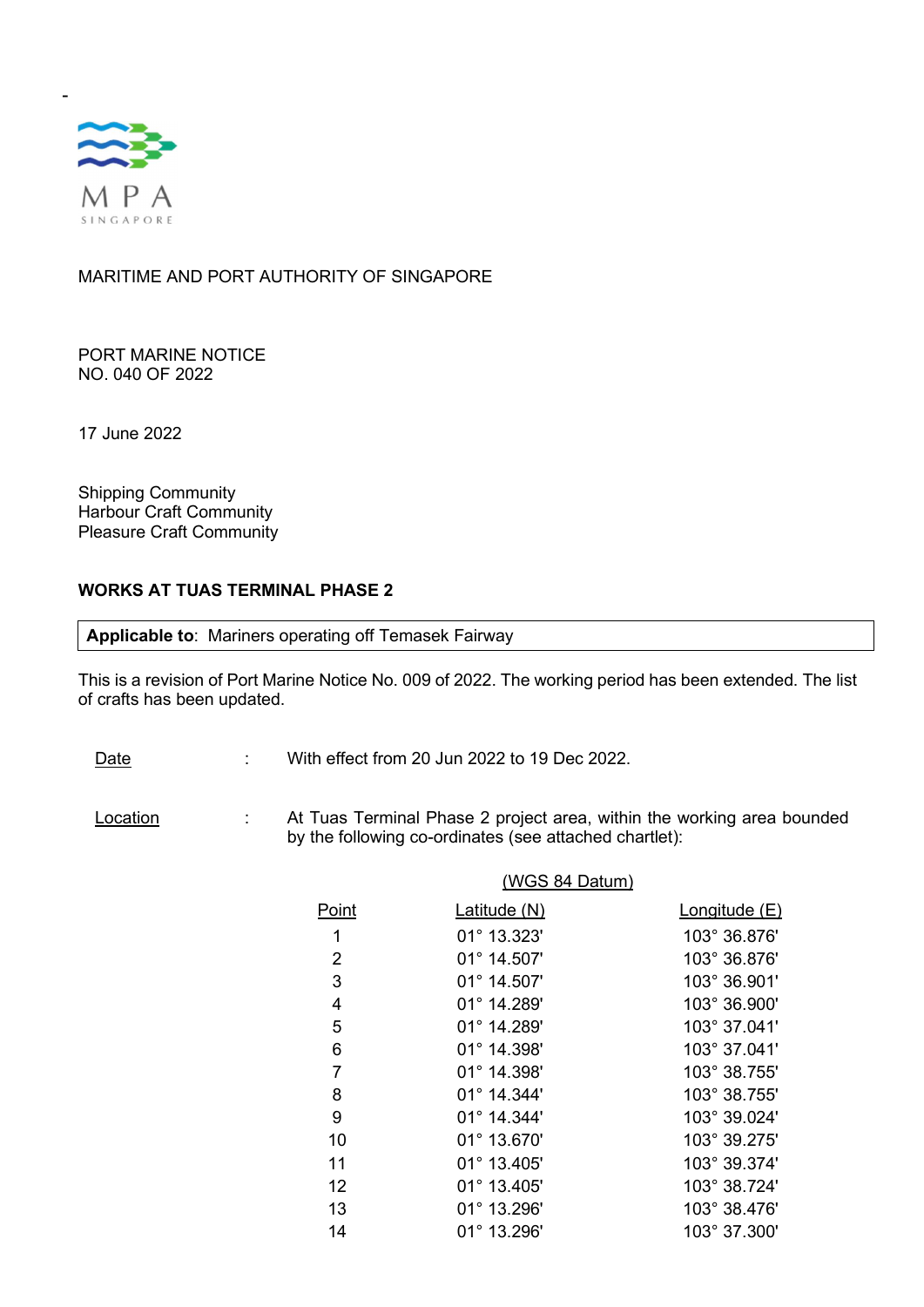| -15  | $01^{\circ}$ 13.193' | 103° 37.300' |
|------|----------------------|--------------|
| -16  | $01^{\circ}$ 13.193' | 103° 36.901' |
| - 17 | $01^{\circ}$ 13.323' | 103° 36.901' |

## Working Hours : 24 hours daily including Sundays and Public Holidays.

Craft : Please refer to ANNEX for the list of craft approved for deployment in the working area.

> These craft will exhibit the appropriate local and international day and night signals.

Details **1. Investigation works will entail seabed surface sampling and marine** Details cone penetration test. Jack-up barges and crane barges will be used to carry out soil investigation work. Tug boats will be used to shift jack-up barges and crane barges.

> Self-Discharge Sand Carriers and Trailer Suction Hopper Dredger (CSD) and grab/backhoe dredgers will be used to dredge clayey/sandy/residuals soils.

> The reclamation works consist of transport and discharge of materials utilizing TSHD, CSD, flat top barges, hopper barges, and conveyor barges.

> The work will also involve caisson installation. Safety boats will be deployed to warn other craft in the vicinity of the working area.

> Further enquires relating to the project can be directed to Mr. Surinder Singh, Operation Superintendent at Tel: 9777 8923, email: surinder.singh@boskalis.com.

Caution : When in the vicinity of the working area, mariners are reminded to:

- a) Keep well clear and not to enter the work area;
- b) Maintain a proper lookout;
- c) Proceed at a safe speed and navigate with caution;
- d) Maintain a listening watch on VHF Channel 22 (Jurong Control); and
- e) Communicate with Jurong Control for assistance, if required.

Please call Capt. Ong Ee Chong at Tel: 6325-2473 or Marine Safety Control Centre (MSCC) Duty Officer at 6325-2488 for clarification on this Port Marine Notice.

CHONG JIA CHYUAN PORT MASTER MARITIME AND PORT AUTHORITY OF SINGAPORE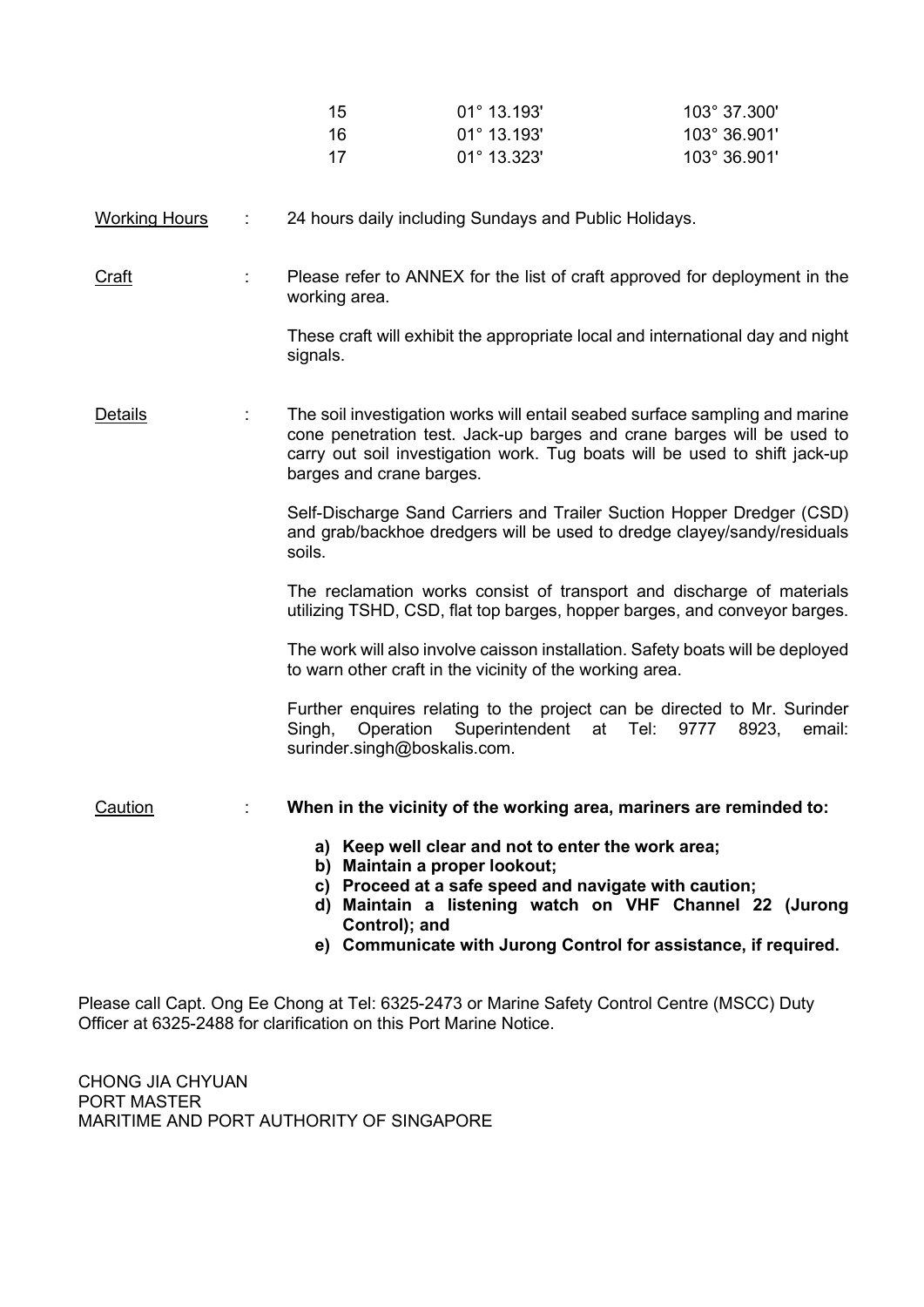## ANNEX

## CRAFT APPROVED FOR DEPLOYMENT IN THE WORKING AREA

| Name                      | Harbour Craft Licence No. | <b>Description</b>  |
|---------------------------|---------------------------|---------------------|
| <b>CATERMAS 31</b>        | <b>SR 3886E</b>           | Crane Barge         |
| <b>CATERMAS 36</b>        | <b>SR 39031</b>           | Crane Barge         |
| CB200 04                  | SR 3908Z                  | Crane Barge         |
| DAIHO <sub>28</sub>       | <b>SR 26991</b>           | Crane Barge         |
| ENG TOU 277               | <b>SR 3064C</b>           | Crane Barge         |
| ENG TOU 278               | <b>SR 3069D</b>           | Crane Barge         |
| ET OFFSHORE 31            | SR 3777Z                  | Crane Barge         |
| <b>HFD20000</b>           | SR 3615C                  | <b>Crane Barge</b>  |
| PETRA 1                   | <b>SR 3694C</b>           | Crane Barge         |
| <b>SPARROWHAWK</b>        | <b>SR 3652H</b>           | Crane Barge         |
| <b>ANDROMEDA V</b>        | SR 2443J                  | Dredger             |
| <b>EBISU</b>              | <b>SR 2687E</b>           | Dredger             |
| <b>HELIOS</b>             | SR 4034G                  | Dredger             |
| <b>PANDORA</b>            | SR 2913J                  | <b>Dredger</b>      |
| <b>SHOREWAY</b>           | <b>SR 4044D</b>           | <b>Dredger</b>      |
| <b>TELESTO</b>            | SR 3422C                  | <b>Dredger</b>      |
| <b>BONAVISTA BAY 2522</b> | <b>SC 4325J</b>           | Flat Top Barge      |
| <b>CATERMAS 3</b>         | <b>SC 3271B</b>           | Flat Top Barge      |
| ENG TOU 264               | <b>SC 41641</b>           | Flat Top Barge      |
| <b>FOKU II</b>            | <b>SC 4948H</b>           | Flat Top Barge      |
| <b>TRIJNTJE</b>           | <b>SC 4972J</b>           | Flat Top Barge      |
| <b>AOM HOPPER 11</b>      | <b>SR 33831</b>           | Hopper Barge        |
| AOM HOPPER 16             | SR 3415J                  | Hopper Barge        |
| GEMOK 121                 | <b>SR 2334E</b>           | Hopper Barge        |
| GEMOK 122                 | SR 3794Z                  | Hopper Barge        |
| GEMOK 123                 | <b>SR 3795H</b>           | Hopper Barge        |
| GEMOK 124                 | SR 3816D                  | Hopper Barge        |
| GEMOK 125                 | SR 3817B                  | Hopper Barge        |
| GEMOK 153                 | <b>SR 3222J</b>           | Hopper Barge        |
| GEMOK 154                 | SR 32231                  | Hopper Barge        |
| GEMOK 155                 | <b>SR 3526B</b>           | Hopper Barge        |
| GEMOK 156                 | SR 3527J                  | Hopper Barge        |
| GEMOK 157                 | SR 3611J                  | Hopper Barge        |
| GEMOK 158                 | SR 3612I                  | Hopper Barge        |
| GEMOK 181                 | <b>SR 3510F</b>           | Hopper Barge        |
| <b>GEMOK4</b>             | <b>SR 2883E</b>           | Hopper Barge        |
| HS HOPPER 20              | <b>SR 3131C</b>           | Hopper Barge        |
| HS HOPPER 21              | SR 3235B                  | Hopper Barge        |
| HS HOPPER 22              | <b>SR 3282D</b>           | Hopper Barge        |
| <b>HS HOPPER 23</b>       | <b>SR 3297B</b>           | <b>Hopper Barge</b> |
| <b>HS HOPPER 24</b>       | <b>SR 3307C</b>           | <b>Hopper Barge</b> |
| <b>HS HOPPER 25</b>       | <b>SR 3313H</b>           | Hopper Barge        |
| HS HOPPER 26              | <b>SR 3328F</b>           | Hopper Barge        |
| HS HOPPER 27              | <b>SR 3340E</b>           | Hopper Barge        |
| HS HOPPER 28              | <b>SR 3347B</b>           | Hopper Barge        |
| HS HOPPER 29              | <b>SR 3362F</b>           | Hopper Barge        |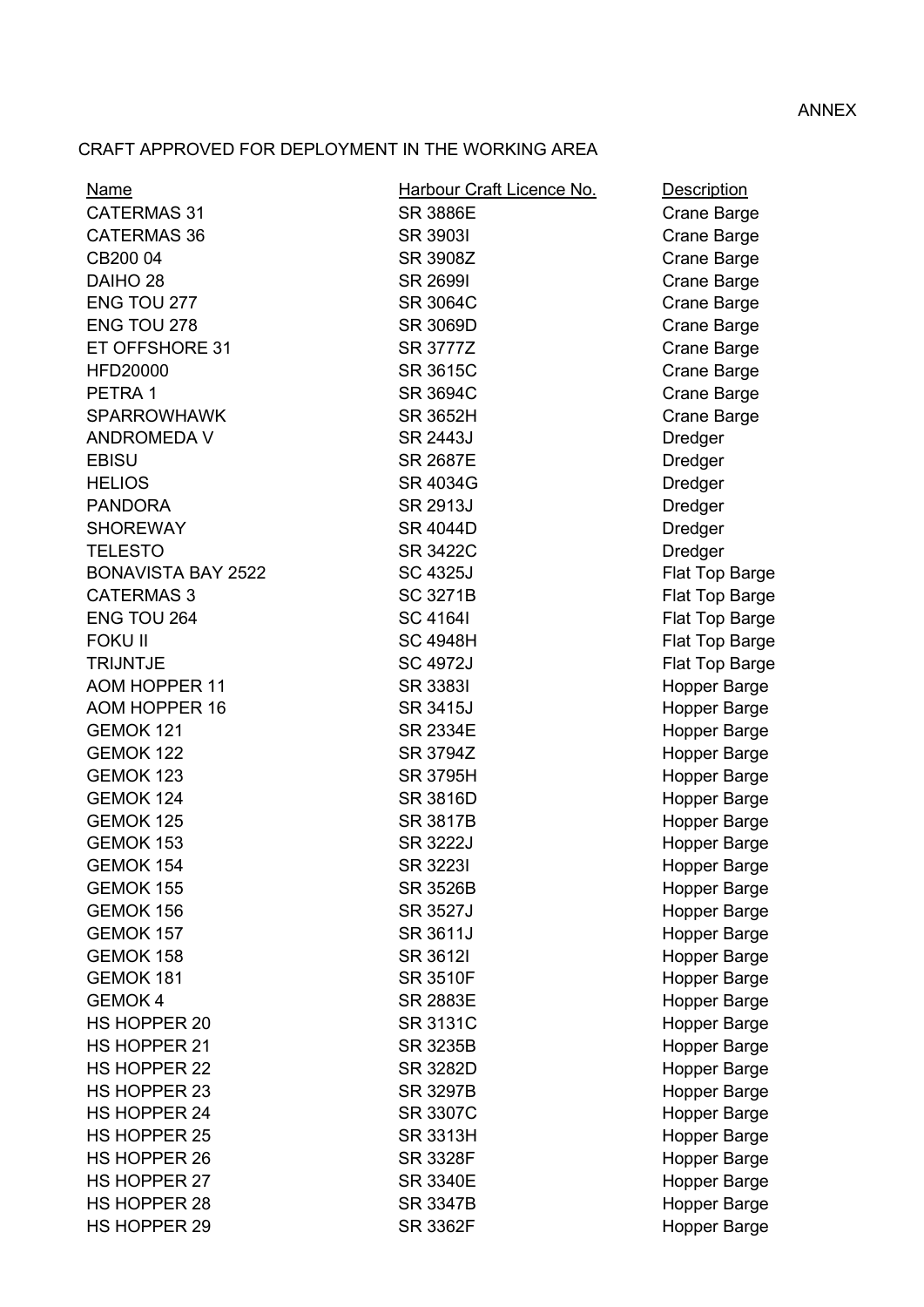| HS HOPPER 30               | <b>SR 3379J</b> | Hopper Barge       |
|----------------------------|-----------------|--------------------|
| HS HOPPER 31               | SR 3391Z        | Hopper Barge       |
| HS HOPPER 32               | SR 3399E        | Hopper Barge       |
| HS HOPPER 33               | SR 3419C        | Hopper Barge       |
| HS HOPPER 34               | SR 3432J        | Hopper Barge       |
| <b>HS HOPPER 35</b>        | SR 3448G        | Hopper Barge       |
| HS HOPPER 36               | <b>SR 3457F</b> | Hopper Barge       |
| HS HOPPER 37               | SR 3492D        | Hopper Barge       |
| <b>MERLION CHARLIE 151</b> | SR 3933J        | Hopper Barge       |
| <b>MT 12</b>               | SR 1821Z        | Hopper Barge       |
| MT 14                      | <b>SR 3155J</b> | Hopper Barge       |
| MT <sub>2</sub>            | <b>SR 1566J</b> | Hopper Barge       |
| MT 20                      | SR 3484C        | Hopper Barge       |
| <b>MT 21</b>               | <b>SR 3485A</b> | Hopper Barge       |
| STL H10                    | SR 3679Z        | Hopper Barge       |
| STL H16                    | SR 3644G        | Hopper Barge       |
| STL H <sub>5</sub>         | <b>SR 35591</b> | Hopper Barge       |
| STL H7                     | <b>SR 3622F</b> | Hopper Barge       |
| STL H8                     | SR 3641B        | Hopper Barge       |
| STL H9                     | <b>SR 3647A</b> | Hopper Barge       |
| STL H11                    | <b>SR 3722B</b> | Hopper Barge       |
| STL H <sub>12</sub>        | SR 3712E        | Hopper Barge       |
| STL H14                    | <b>SR 3547E</b> | Hopper Barge       |
| STL H <sub>15</sub>        | SR 3592J        | Hopper Barge       |
| STL H17                    | <b>SR 3618H</b> | Hopper Barge       |
| STL H <sub>18</sub>        | SR 3614E        | Hopper Barge       |
| STL H19                    | SR 3631E        | Hopper Barge       |
| STL H <sub>2</sub>         | SR 3479G        | Hopper Barge       |
| STL H <sub>20</sub>        | SR 3642J        | Hopper Barge       |
| STL H <sub>3</sub>         | <b>SR 3480J</b> | Hopper Barge       |
| STL H4                     | <b>SR 3557B</b> | Hopper Barge       |
| STL H <sub>6</sub>         | <b>SR 3560B</b> | Hopper Barge       |
| <b>STL II</b>              | SR 3043J        | Hopper Barge       |
| <b>STLIV</b>               | SR 3099F        | Hopper Barge       |
| ET LIFT 5                  | <b>SR 30891</b> | Jack-Up Barge      |
| HDJ3                       | <b>SR 1888J</b> | Jack-Up Barge      |
| $KJ-6$                     | <b>SR 2277B</b> | Jack-Up Barge      |
| <b>AQUARIUS EXPRESS 3</b>  | SP 1360Z        | Passenger Boat     |
| <b>AQUARIUS EXPRESS 6</b>  | <b>SP 1406A</b> | Passenger Boat     |
| <b>AQUARIUS EXPRESS 9</b>  | SP 1429J        | Passenger Boat     |
| <b>AQUARIUS EXPRESS II</b> | SP 1430D        | Passenger Boat     |
| EH BEE SIN                 | SP 1302E        | Passenger Boat     |
| EM <sub>3</sub>            | SP 1222J        | Passenger Boat     |
| <b>EM 31</b>               | SP 1201H        | Passenger Boat     |
| <b>ENG HUP OFFSHORE</b>    | SP 1303J        | Passenger Boat     |
| <b>ENG HUP SUPPORTER</b>   | <b>SP 1306E</b> | Passenger Boat     |
| <b>KM DELTA</b>            | SC 9339 H       | Passenger Boat     |
| PENTA <sub>7</sub>         | SP 1329D        | Passenger Boat     |
| PPT <sub>8</sub>           | SP 1326Z        | Passenger Boat     |
| <b>AQUAMARINE</b>          | <b>SC 4500H</b> |                    |
|                            |                 | <b>Supply Boat</b> |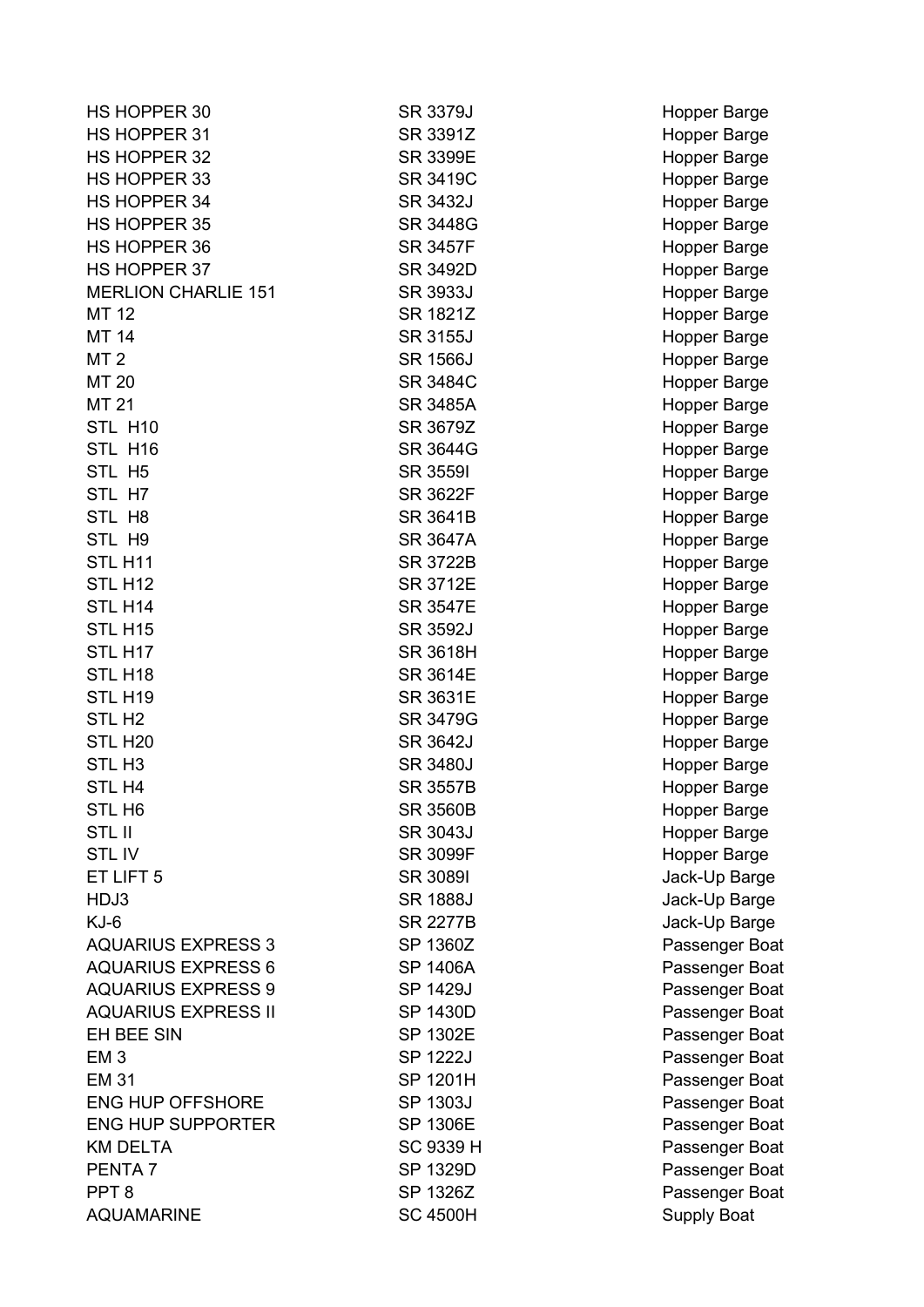| <b>EM 20</b>              | <b>SC 42451</b>  | <b>Supply Boat</b>             |
|---------------------------|------------------|--------------------------------|
| <b>EM 26</b>              | SC 4231 I        | <b>Supply Boat</b>             |
| <b>EM 30</b>              | <b>SC 4688H</b>  | <b>Supply Boat</b>             |
| <b>EM 32</b>              | <b>SC 4836H</b>  | <b>Supply Boat</b>             |
| <b>EM 35</b>              | <b>SC 4900C</b>  | <b>Supply Boat</b>             |
| <b>KHB 2512</b>           | <b>SC 4249A</b>  | <b>Supply Boat</b>             |
| <b>KM 23</b>              | <b>SC 4038C</b>  | <b>Supply Boat</b>             |
| <b>KM ALPHA</b>           | <b>SC 8668E</b>  | <b>Supply Boat</b>             |
| <b>KM BRAVO</b>           | <b>SC 8899H</b>  | <b>Supply Boat</b>             |
| <b>KM CHARLIE</b>         | <b>SC 8118G</b>  | <b>Supply Boat</b>             |
| <b>KM ECHO</b>            | <b>SC 8998F</b>  | <b>Supply Boat</b>             |
| <b>KM ELITE</b>           | SC 4389 G        | <b>Supply Boat</b>             |
| <b>KM EUGENIA</b>         | <b>SC 4383H</b>  | <b>Supply Boat</b>             |
| <b>KM FOXTROT</b>         | <b>SC 9229D</b>  | <b>Supply Boat</b>             |
| <b>KM GAIN</b>            | <b>SC 41781</b>  | <b>Supply Boat</b>             |
| <b>KM GOLF</b>            | <b>SC 9009G</b>  | <b>Supply Boat</b>             |
| <b>KM HARMONY</b>         | <b>SC 4451F</b>  | <b>Supply Boat</b>             |
| <b>KM HOTEL</b>           | <b>SC 6668D</b>  | <b>Supply Boat</b>             |
| <b>KM INDIA</b>           | <b>SC 6669D</b>  | <b>Supply Boat</b>             |
| <b>KM JULIET</b>          | <b>SC 8999D</b>  | <b>Supply Boat</b>             |
| <b>KM PAPA</b>            | <b>SC 9292H</b>  | <b>Supply Boat</b>             |
| <b>KM PRESTIGE</b>        | SC 3949J         | <b>Supply Boat</b>             |
| <b>KM QUEBEC</b>          | <b>SC 4952F</b>  | <b>Supply Boat</b>             |
| <b>KM VICTORY</b>         | <b>SC 3919I</b>  | <b>Supply Boat</b>             |
| <b>WENG ONN EXPRESS</b>   | <b>SC 3918J</b>  | <b>Supply Boat</b>             |
| <b>WENG ONN EXPRESS 2</b> | <b>SC 3896 F</b> | <b>Supply Boat</b>             |
| <b>AQUARIUS EXPRESS</b>   | <b>SC 3885J</b>  | <b>Supply Boat/Safety Boat</b> |
| <b>EM 33</b>              | <b>SC 4300E</b>  | Supply Boat/Safety Boat        |
| <b>ABADI 8</b>            | ST 1219G         | <b>Tug Boat</b>                |
| <b>AOM T1303</b>          | ST 1480G         | Tug Boat                       |
| <b>APS ASSIST</b>         | <b>ST 1330D</b>  | <b>Tug Boat</b>                |
| AT 1201                   | <b>ST 1281B</b>  | <b>Tug Boat</b>                |
| AT 2201                   | ST 0592A         | <b>Tug Boat</b>                |
| <b>BARLIAN 10</b>         | ST 1218I         | <b>Tug Boat</b>                |
| <b>BKM 104</b>            | 5BSU2            | <b>Tug Boat</b>                |
| <b>BOLIVIAN DOLPHIN</b>   | ST 1579Z         | <b>Tug Boat</b>                |
| <b>EH GAJAH</b>           | <b>ST 1254E</b>  | Tug Boat                       |
| <b>ENG HUP HERALD</b>     | ST 1539J         | <b>Tug Boat</b>                |
| <b>ENG HUP POLARIS</b>    | <b>ST 1488B</b>  | <b>Tug Boat</b>                |
| <b>ENG HUP RESPOND</b>    | ST 1539B         | <b>Tug Boat</b>                |
| <b>ENG HUP VALOUR</b>     | ST 14451         | <b>Tug Boat</b>                |
| <b>ENG HUP VIGIL</b>      | ST 1527G         | <b>Tug Boat</b>                |
| ET HARBOUR 11             | ST 0936F         | Tug Boat                       |
| ET HARBOUR 17             | ST 1007J         | <b>Tug Boat</b>                |
| ET HARBOUR 24             | ST 1173E         | Tug Boat                       |
| ET HARBOUR 25             | <b>ST 1208A</b>  | Tug Boat                       |
| ET OCEAN 8                | ST 1093C         | <b>Tug Boat</b>                |
| ET OCEAN 9                | <b>ST 1113A</b>  | <b>Tug Boat</b>                |
| ET OCEAN 10               | ST 1348G         | <b>Tug Boat</b>                |
| ET OCEAN 11               | ST 1353C         | <b>Tug Boat</b>                |
|                           |                  |                                |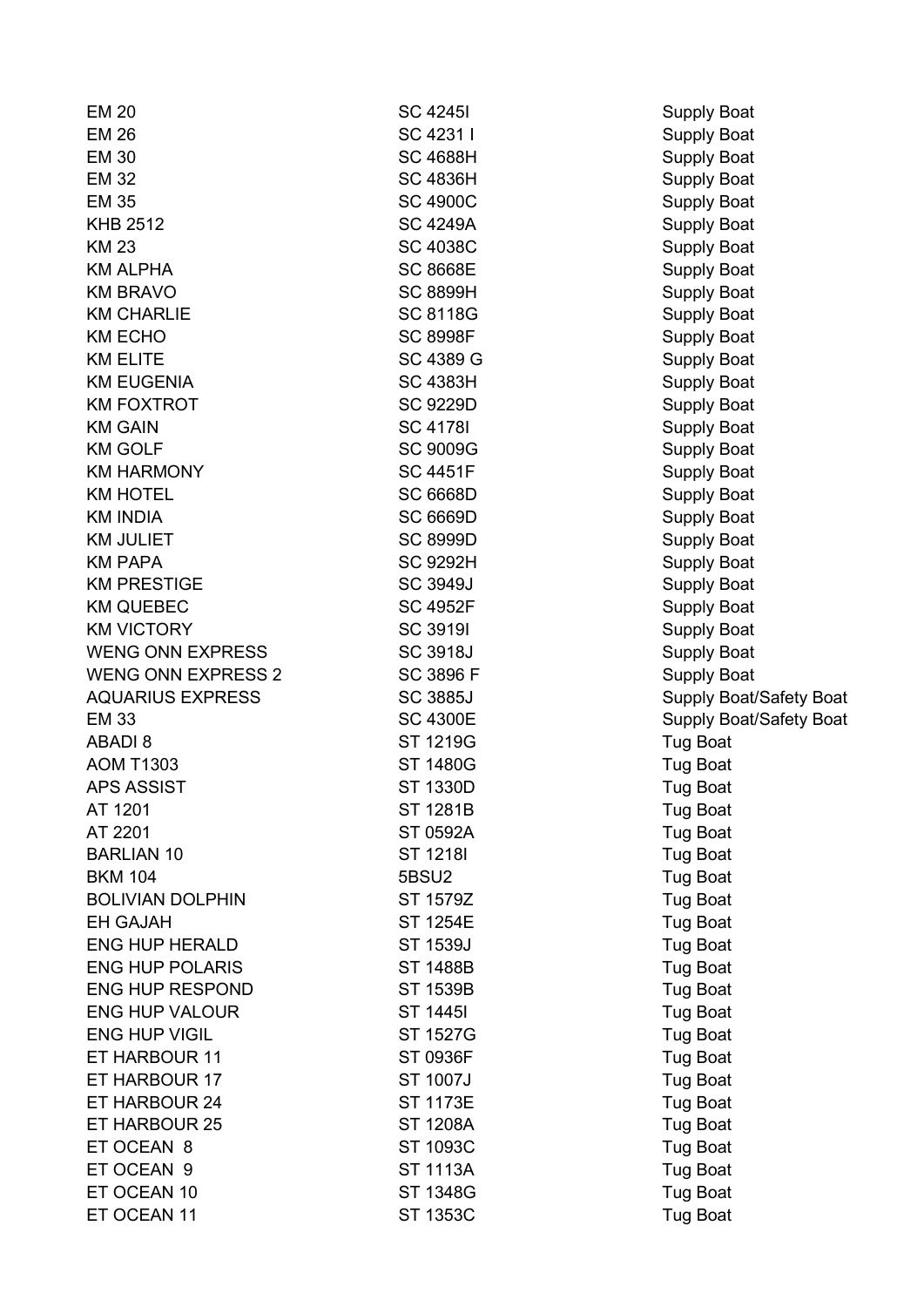| ET OCEAN 12              | ST 1430J        | <b>Tug Boat</b>   |
|--------------------------|-----------------|-------------------|
| ET OCEAN 13              | <b>ST 1537D</b> | Tug Boat          |
| ET OCEAN 15              | ST 1371A        | Tug Boat          |
| ET OCEAN 16              | ST 1433E        | Tug Boat          |
| ET OCEAN 17              | ST 1340A        | Tug Boat          |
| ET OCEAN 18              | ST 1436Z        | Tug Boat          |
| ET OCEAN 19              | ST 1337A        | Tug Boat          |
| ET OCEAN 20              | ST 1386Z        | Tug Boat          |
| ET OCEAN 21              | ST1441F         | <b>Tug Boat</b>   |
| ET OCEAN 22              | ST 1456D        | Tug Boat          |
| ET OCEAN 23              | ST 14591        | Tug Boat          |
| <b>GM GLORY</b>          | ST 1305C        | Tug Boat          |
| GOYU                     | ST 1260Z        | Tug Boat          |
| HAI LI NO.2              | ST 1182D        | Tug Boat          |
| <b>INTAN T1701</b>       | ST 1226Z        | Tug Boat          |
| INTAN T1702              | ST 12351        | Tug Boat          |
| <b>INTAN T1703</b>       | ST 1232D        | Tug Boat          |
| <b>KENRYO</b>            | ST 1273A        | Tug Boat          |
| <b>KWANG NAM HO</b>      | ST 1590J        | Tug Boat          |
| <b>MAJU</b>              | ST 0220E        | Tug Boat          |
| <b>MERCURY 5</b>         | ST 1180H        | Tug Boat          |
| <b>OOTORI</b>            | ST 1223E        | Tug Boat          |
| ORINOCO DOLPHIN          | ST 1567F        | Tug Boat          |
| PROFIT BRILLIANCE        | <b>ST 1584F</b> | Tug Boat          |
| QSA 696                  | ST 1538B        | Tug Boat          |
| <b>SANKO</b>             | ST 1229D        | Tug Boat          |
| ST 0689H                 | ST 0689H        | Tug Boat          |
| ST 0725H                 | ST 0725H        | Tug Boat          |
| <b>SUPPORT 1</b>         | ST 1434C        | Tug Boat          |
| <b>TAIHEI</b>            | ST 0890D        | Tug Boat          |
| <b>TOLAK 11</b>          | ST 1498Z        | Tug Boat          |
| <b>TOLAK EMPAT</b>       | ST 1234J        | Tug Boat          |
| <b>TOLAK ENAM</b>        | ST 1269C        | Tug Boat          |
| <b>TOLAK LIMA</b>        | ST 1145Z        | Tug Boat          |
| <b>TOLAK SEMBILAN</b>    | ST 1256A        | Tug Boat          |
| <b>TOLAK TIGA</b>        | ST 0883A        | Tug Boat          |
| YEW CHOON 6              | <b>ST 1545E</b> | Tug Boat          |
| <b>AOM 1842</b>          | SR 3844Z        | <b>Work Barge</b> |
| <b>AOM 1845</b>          | <b>SR 3365J</b> | Work Barge        |
| <b>AOM 2102</b>          | SR 3320J        | Work Barge        |
| AOM HOPPER 2601          | SR 3664A        | Work Barge        |
| AOM HOPPER 2602          | SR 3665Z        | <b>Work Barge</b> |
| <b>APS 80</b>            | <b>SR 3106B</b> | Work Barge        |
| <b>AST 1501</b>          | SR 3630G        | <b>Work Barge</b> |
| <b>ATLAS</b>             | <b>SR 3476B</b> | Work Barge        |
| ENG TOU 284              | SR 3685D        | Work Barge        |
| <b>INTAN 120</b>         | SR 2771E        | Work Barge        |
| <b>INTAN 36 07</b>       | SR 3721D        | Work Barge        |
| <b>KHB 2513</b>          | SC 4330G        | Work Barge        |
| <b>MERLION BRAVO 102</b> | SR 37241        | Work Barge        |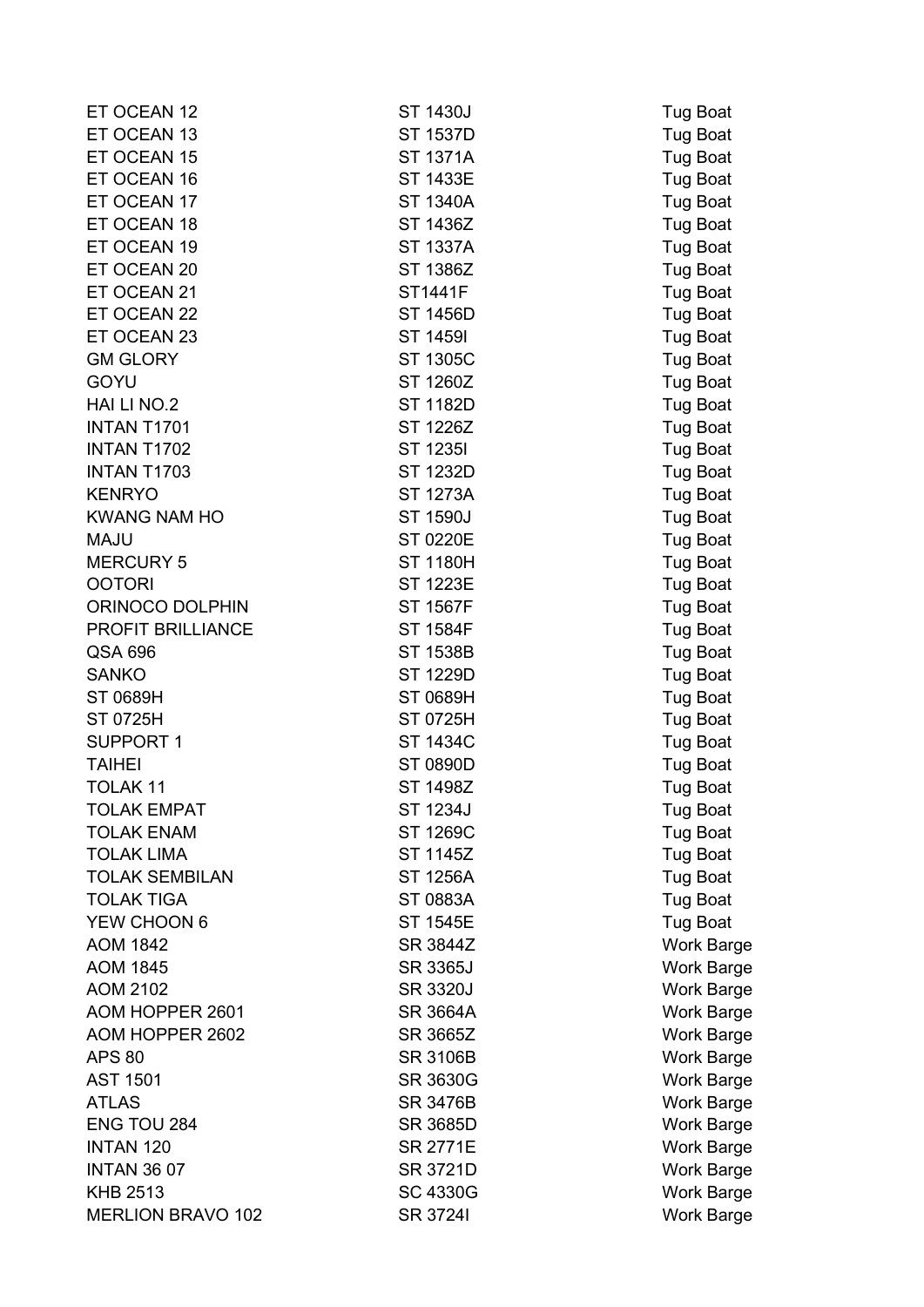| <b>SHERLOCK</b>        | SR 3603Z        | <b>Work Barge</b> |
|------------------------|-----------------|-------------------|
| <b>ASL BEAVER</b>      | SR 3651Z        | <b>Work Boat</b>  |
| <b>ASL GALLANT</b>     | <b>SR 2224A</b> | <b>Work Boat</b>  |
| <b>ASL MAJU</b>        | <b>SR 2330B</b> | <b>Work Boat</b>  |
| <b>ASL MARS</b>        | SR 3621H        | <b>Work Boat</b>  |
| <b>ASL MERCURY</b>     | <b>SR 3499A</b> | <b>Work Boat</b>  |
| <b>CATERMAS 37</b>     | <b>SR 3054F</b> | <b>Work Boat</b>  |
| <b>CATERMAS 39</b>     | <b>SR 2827D</b> | <b>Work Boat</b>  |
| <b>DHI EXPLORER 7</b>  | <b>SR 3076G</b> | <b>Work Boat</b>  |
| <b>DHI EXPLORER II</b> | SR 2638G        | <b>Work Boat</b>  |
| <b>DOLPHIN1</b>        | <b>SR 2720J</b> | <b>Work Boat</b>  |
| EM <sub>7</sub>        | <b>SR 2250J</b> | Work Boat         |
| <b>EM 15</b>           | <b>SR 2821E</b> | <b>Work Boat</b>  |
| <b>KM 18</b>           | <b>SR 7777A</b> | <b>Work Boat</b>  |
| <b>LEEWAY ACE</b>      | <b>SR 3969A</b> | <b>Work Boat</b>  |
| MD <sub>1</sub>        | SR 2161Z        | <b>Work Boat</b>  |
| NO 15 BAEKMA           | <b>SR 2854A</b> | <b>Work Boat</b>  |
| <b>SAKRA 5</b>         | SR 2316G        | <b>Work Boat</b>  |
| <b>SR 2805C</b>        | <b>SR 2805C</b> | <b>Work Boat</b>  |
| <b>SR 3666H</b>        | <b>SR 3666H</b> | <b>Work Boat</b>  |
| <b>TEKONG 5</b>        | <b>SR 3768J</b> | <b>Work Boat</b>  |
| <b>THOUSAND EFFORT</b> | <b>SR 1951H</b> | <b>Work Boat</b>  |
| <b>YJP SURVEYORS 1</b> | SR 2635B        | <b>Work Boat</b>  |
| <b>YJP SURVEYORS 2</b> | <b>SR 3770B</b> | <b>Work Boat</b>  |
| <b>YJP SURVEYORS 3</b> | SR 3814H        | <b>Work Boat</b>  |
| <b>YJP SURVEYORS 4</b> | SR 3821J        | <b>Work Boat</b>  |